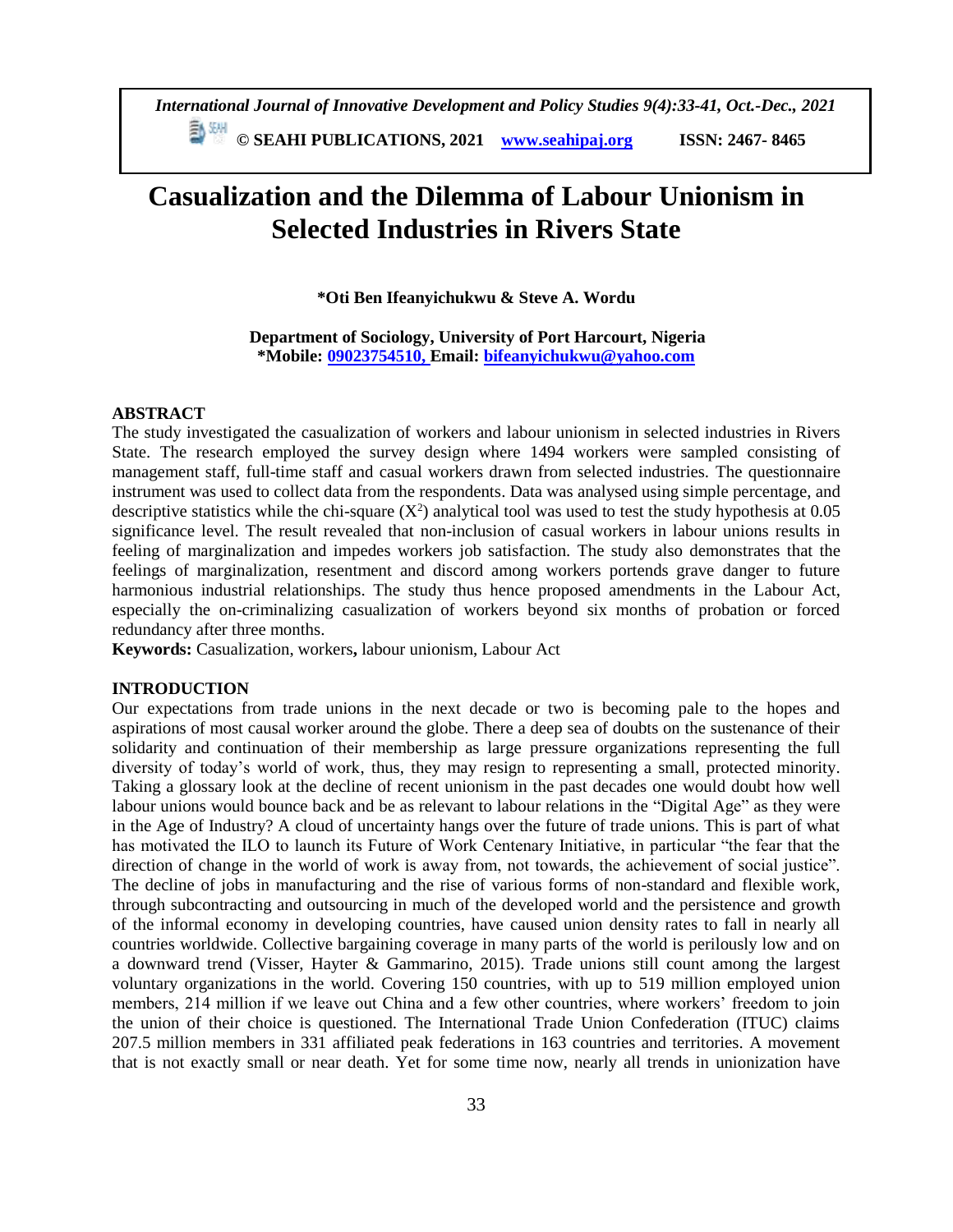pointed in the wrong direction and "there is no evidence on whether a recovery from the crisis of unionism or the maintenance of the status quo of trade unions will be witnessed in the future (Avdagic  $\&$ Baccaro, 2016). Visser (2019) perceived four possible futures for the world of work namely; (1) Gradual marginalization of trade unions through the continuation of present trends with decreasing rates of unionization and trade unions becoming less relevant or powerless in shaping the newly emerging labour markets. This can be interpreted as the result of a relentless process of liberalization and freeing capital from its dependence on labour, national states and international commitments. (2) Dualization of union representation and policies. Rather than gradual deterioration, unions will defend their positions and resist where they are currently strong (large firms, skilled and craft workers in industry and logistics, professionals in the public sector and social services). Under conditions of the increased instability of work, this implies a sharper distinction between unionized and non-unionized firms and a smaller share for the former. 3) Replacement. Unions will gradually give way to other forms of social action and representation, based on legislation (minimum and living wage guarantees, wage panels, works councils, productivity boards, arbitration and review bodies), employers' initiatives (employee involvement, ethical codes, participation and sharing models), business models (law firms, intermediating labour agencies, consultants) and more or less spontaneous, intermittent forms of social and community action. 4) Revitalization. Unions will find ways to strengthen existing practices of trade union renewal, reverse the current trend, rejuvenate, expand beyond their current membership base and succeed in organizing parts of the 'new unstable workforce' in the digital economy.

With these assumptions conflicts between employers and workers or the workers' union have remained incontestably the character of all industrial relationship attracting both constructive and unbeneficial attentions from several organizational studies or researches. To address the underlying grievances, and the changing nature of conflicts within the industrial settings have often been a major leadership challenge in all most all organizations. Most often this leads to losses in productive hours, with dare financial consequences. However, what is most unequally irreverent is the sustained practices and inequality in the overall process of work relationship and treatment of casual workers. The origin of casualisation of workers as employment practice dates back to the dock workers practices in Britain in 1920s, where the use of casual labour was the norm for unskilled workers. Later development, have shown that this nonconforming work relationship has expanded beyond individual skills and expertise to embrace disruptive labour actions across industries (Encyclopedia of Marxism, 2007).

A cursory look at this labour practice and the situation a casual worker finds himself today, would suggest a cleaved vulnerability as a result of their social position and acceptance to the terms of engagement. Sadly, the barriers challenging the emancipation of causal workers and undermining harmonious working relationship with work, and coherency of the labour unions in their fight against unjust labour practices. The reason being, by the job status of a casual worker and terms of engagement, they do not have job security or entitled to pecuniary benefits associated with work, neither are they allowed to join any labour union and thus deliberately alienated from other workers by categorising them as 'casuals. The result of this infraction in the labour act, is workers being engaged for indeterminable period of time ranging from 3 years to 10 years without being regularised and without hope of a future to their energy been invested to the overall industrial development of a workplace.

The pervasive nature and index of joblessness that is constantly brewing stark desperation by job seekers to take any job offer on the table without due diligence to their labour rights been protected tend to create impression that such workers would be imperilled to any form of workplace marginalization. The recent, inhumane and unacceptable working conditions of casual workers in Nigeria Agip Oil Company (NAOC), and INTELS Port Harcourt, could suffice to indicate the temporality of marginalization of causal workers in most industrial settings in Rivers State and Nigeria. Several works have been done on impact of casualisation of workers on industrial relations Danesi (2011), Fapohunda (2012), Sholokwu and Olori (2016), yet*,* there is a dearth of theoretical and empirical data on the impact of casualisation of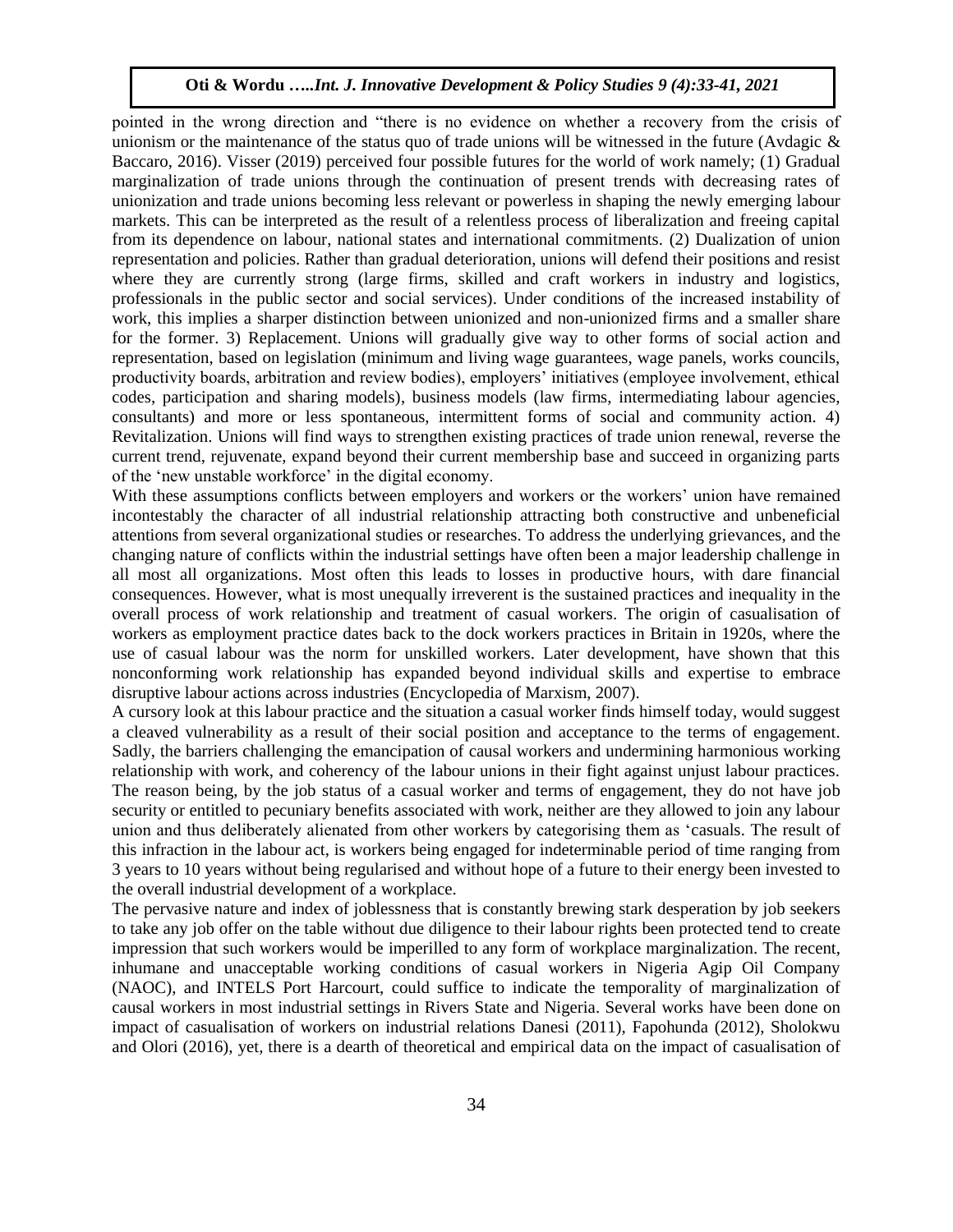workers and exclusion from labour unionism. This study hence addresses the question of how exclusion of casual workers from labour unionism affects industrial relations in selected industries in Rivers state.

# **Research Hypothesis**

The study is guided by the following research hypothesis:

Ho: There is no significant association between job status and lack of membership of the union of casual workers, and how it affects their morale in selected industries in River state

#### **Literature Review**

United Nations Special Session (2000) report attributes casualization of employees practice to current trend of globalization and its corresponding open market economy that picked up momentum in the 1980s, found the trade union movement at national and international levels unprepared. Denja Yaqub cited in Onoshevwe (2003) contends, *companies want cheap labour while they make high profits, they prefer to use casual workers who they will pay peanuts and at the end of the year to declare high profits.* Secondly, the increase in business activities and spread of Transnational Corporations in what has become a borderless world, meant a change in structure of organisations and deregulation of labour market, with emphasis on labour flexibility and increase in peripheral employment, through a cascade of subcontracting. The World Development Report (1995), traced casualization and other forms of labour flexibility, to changes in development strategies; as centralized economic systems are abandoned, government all over the world increasingly sought for ways to improve their global economic competitiveness. rather than shield them behind protective walls.

International Labour Organisation (ILO) points out that

*the economic liberalization and deregulation by governments, together with efforts by the private sector to minimize production costs and enhance international competitiveness*  led to a more flexible workforce and the casualization of employment. To reduce the fixed *cost of labour, employers have increasingly resorted to substituting permanent full-time wage and salary earners with fixed wages and fringe benefits by various types of nonregular workers…or production workers in sub-contracting or putting out systems, as non-regular forms of employment …….do not offer non-wage benefits, and are outside the coverage of standard labour legislation* (ILO, SEAPAT).

Mashishi (2000), also attributes casualization to globalization. He opines that the globalization trend, of profit accumulation propelled initiative, placed the working people in a precarious situation;

*Workers are the first victims…… the all-important profit margins means that thousands of workers are retrenched everyday all over the world… replaced by casual labour; workers with no benefits and no job security…*

Nwachukwu (2002) and Amaechi (2002), relates casualization of work practices to advancement in technology, which resulted in displacement of manual. In order words, increased automation in factories, shift of manufacturing jobs to service jobs, and growth in information technology, demands for lesser skilled employees whose engagements are more temporary in nature.

Within this contention, is argument that technological changes and global throat-cutting marketing competition, impinge on employers to take drastic decisions, bordering on economic survival, which makes labour market flexibility imperative for businesses, that intends to keep its shops running. More so, with unfettered access to pool of unemployed, the employer's commitment to the workforce in terms of tenured job, is drastically reduced. Gray (1995) in a Paper *Flexibilization of Workforce,* points out that deregulation of labour market, is now seen as an important way of reducing wage pressure at any given level of employment. Flexibilization policy in Britain led to the introduction of annualized hours, temporary contracts and multi-skilling to meet the so-called 'convergence criteria'. Unfortunately, workers were losing guarantee of job security, the reason being that, flexibilization of the workforce implies flexibilization of the unemployed, demands a change in attitude and expectations of the unemployed were required, to induce them to take low paid jobs than remain unemployed. In other words,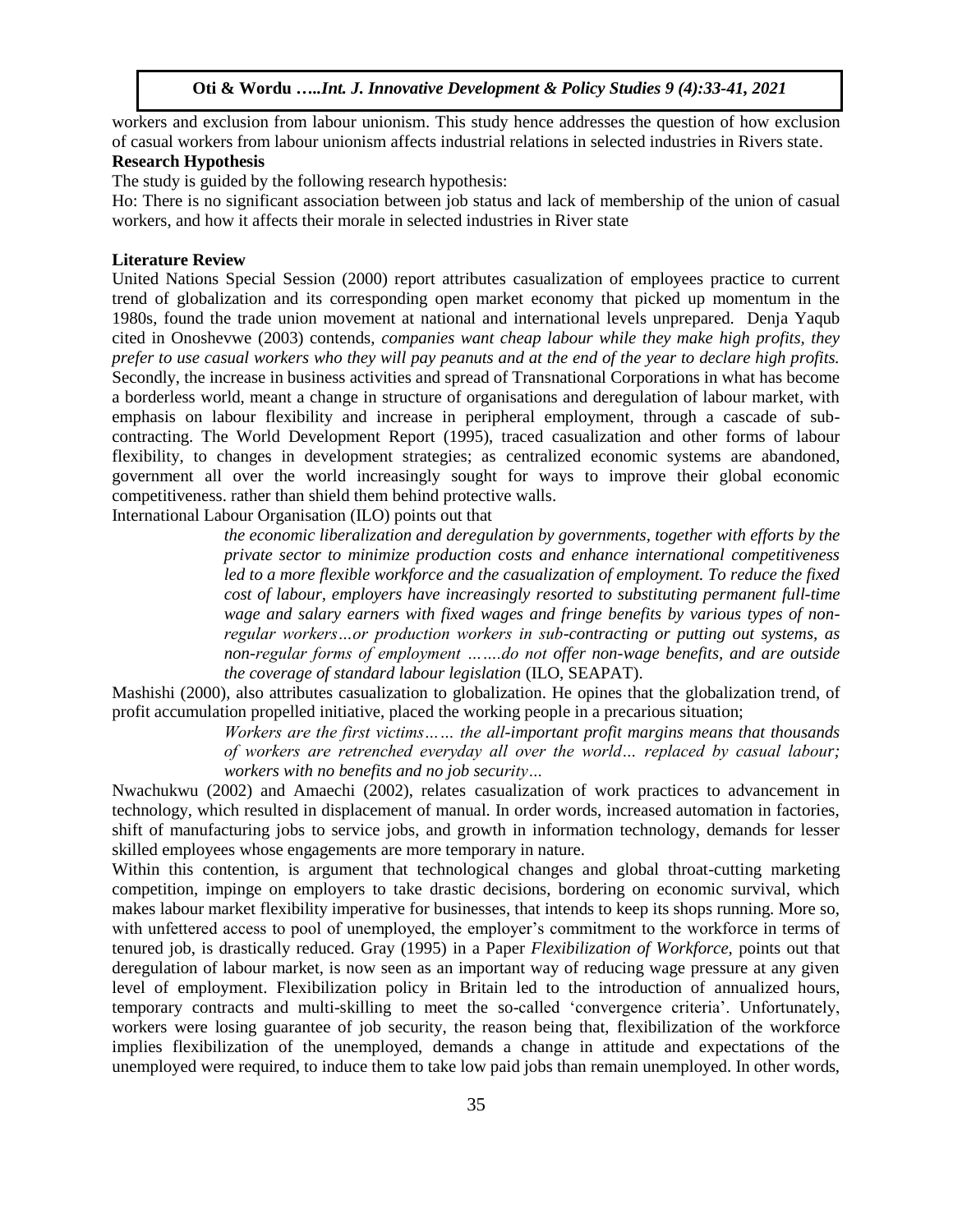the major objective of flexibilization strategy, is to create more difficult environment for worker's demand for improvement or

defend the existing conditions. Even, where flexibilisation does not involve a direct attack on trade union rights, the stricter discipline imposed on the unemployed, if they have no long-term job security, makes them more fearful of refusing a job and existing workers more fearful of losing one.

Describing the status of a worker under casualization, Duru (2001), posits that under casualisation*, a*  worker is engaged by the organisation to carry out specific functions. The worker is paid a fixed daily wage rate at a pre-determined time. It could be daily, weekly or monthly. The casual is not entitled to any social benefit from the organization and is in most cases not allowed access to the company's canteen and hospital services. He could be hired and dumped anytime the employer wishes and worst still, denial of membership to the union.

Morris (2001) clarifying the situation further, drew attention to the current trend in the labour practice;

*Large number of workers engaged on the on-set as casuals over the years have their period of casualizing extended, and thus became more of 'long-term casuals, who ironically are wrongly viewed as full-time employees. What happens in this case is that this group of workers with time is gradually and systematically conditioned for long period of employment, sometimes under the same pattern for years. Such employees often have the same job continuity as their regularized counterpart. Yet are without the job entitlements such as sick leave, holiday leave…. Neither do they receive retirement benefits.*

Studies, also show that most industrial establishments in Nigeria, have continued to use casual workers in permanent job positions, as a practical option, as well as socio-economic necessity to cut costs and remain competitive and sustain profit. In such cases, a 'casual' may have the same work hours as permanent staff, but he entitled to less salary, with no pension and insurance coverage as well as other severance package for full-employed staff (Abd-Khaliq, 2018). According to Ogbeifun (2000), besides being a cost curtailing measure, casualisation of workers has become a tool by employers to also cow workers in accepting any condition of service placed on the table. To achieve these objectives workers are often lured into retirement with juicy pay-offs and re-engaged as casual or contract staff.

Explaining the plight of workers in the oil industry Ogbeifun states,

*often these workers are forced to resign from a company and paid off, then re-engaged as casuals without right to belong to a union in the same company. In such cases the contract entered into is reduced to a yearly package and workers are denied all forms of benefits like Job security, Promotion, Retirement, Pension benefits and medical services*.

Luwoye (2001), reasserts that casualisation of labour is a weapon, employers used in the last few years to weaken labour organisation and drive down wages. Casualisation, normally involves replacement of fulltime jobs with pension, sick pay and holiday rights, with part-time workers who are commonly employed, on weekly basis and have a few or no rights. Litler and Salaman (1984) cited in Haralambos and Holborn (2004) hinges casualisation of workers on desire for profit maximization. Hyman (1984) cited in Haralambos and Heald (1980), in what he called "coercive pacification" of the work force, infers that as changes were made in trade union law, increasingly rate of unemployed, weakened the bargaining power of workers, so that they had little choice but to cooperate with management, to accept their demands, if they can be replaced easily and have little chances of finding a new job if sacked.

Although reasons for emergence of casualisation of employees have continued to generate diverse views as contained in *ILO; SEAPAT;* Nwachukwu (2000); Amaechi (2002); Gray (1995); Haralambos and Holborn (2004); Luwoye (2002); Duru (2003), among others, particularly its impact on industrial relations, the economic factors that influenced its widespread, has not reduced fears of its subterranean effects on harmonious relationship between permanent and casual workers, management and workers representatives.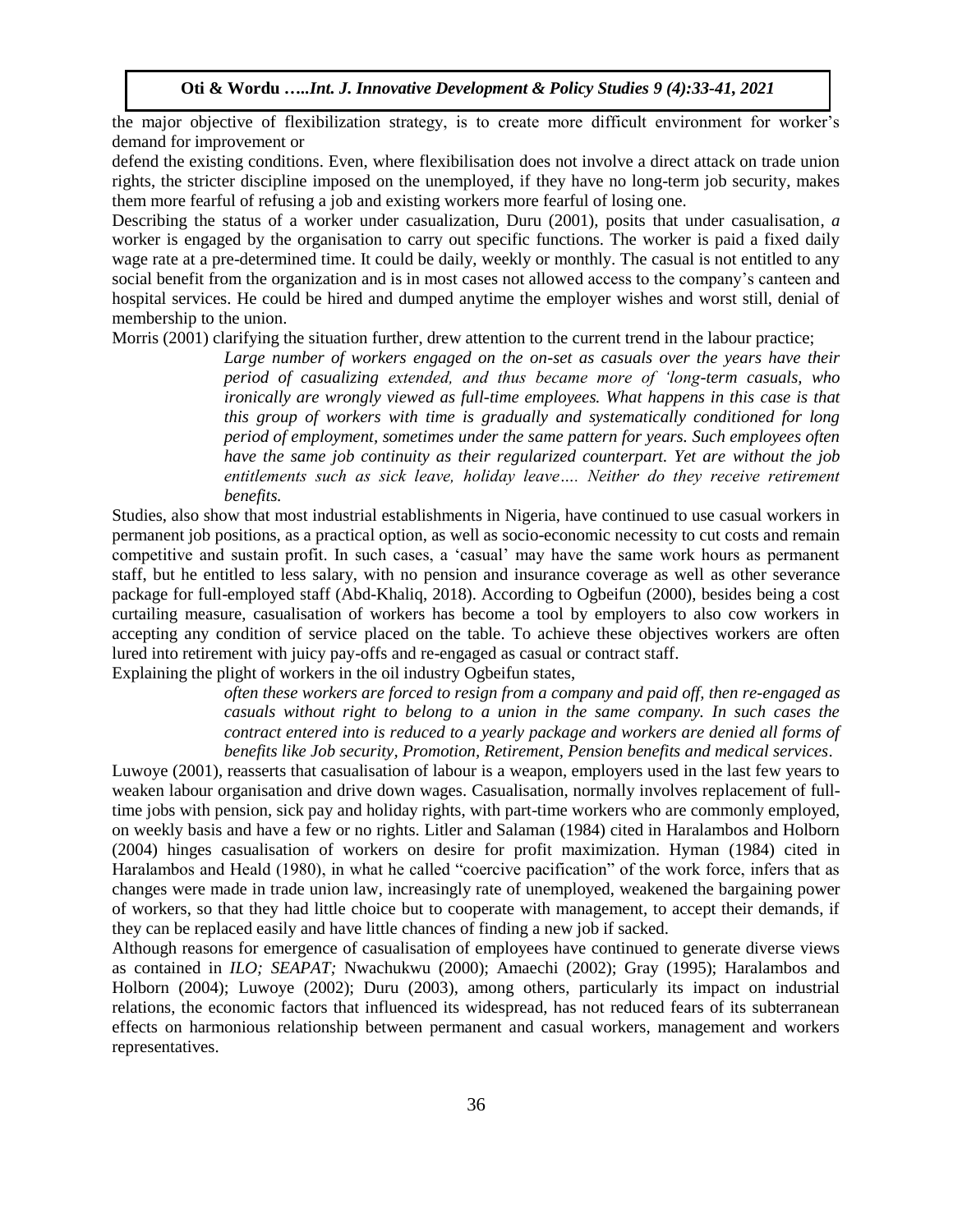# **METHODS**

The study adopted the survey research design based on the fact that the technique was considered more appropriate in explaining the views, attitude and perceptions of respondents with regards to the findings of a study of this nature. The study locale was Rivers State with Port Harcourt as its capital city. The interest for the study locale was based on oil-rich multinationals and the labour relations with wide demographic spread of people from all walks of life who visit the State for jobs and business opportunities. Secondly, the choice of Rivers State also stems from recent industrial unrests and agitations by workers and their unions in many organisations over casualization of workers**.** The population size of the study was drawn from four selected industries namely; Integrated Logistics Services (INTELS), International Breweries Limited (PABOD), First Bank Plc, and Nigeria Agip Oil Company (NAOC) with combined population of 1,494 respondents based on personnel records of the establishments (2016). The study employed both the probability and non-probability sampling techniques, using the simple random, purposive and stratified sampling techniques to include Management Staff, Permanent Staff and casual workers in the sample. The reason for this was to ensure that each unit element or stratum in the four industries were given equal opportunity to be included in the sample, since we cannot cover the entire population. Stratified sampling provided us extra method of representation by first identifying characteristics of the population in terms of sex, age, marital status, educational status, nationality, job status, years of employment of the respondents. To arrive at the required number of respondents required, systematic sampling was used in selecting responses of every '5<sup>th</sup>' subject or item from serially listed population sample or unit. For instance, every '5<sup>th</sup>' respondent was selected from the sample after a random start, where 'n' is any number determined from the population. For example, obtaining a systematic sample of 100 from a population of 500, we proceeded as follows: We numbered the items serially up to 500. Divided the 500 by 100 i.e.,  $N/n = 500/100 = 5$ , then we randomly selected a starting point, say number '5' in the population list. With list of the 3,500 subjects in the sampling frame, we move to the starting point, and select every 5th response on the list until the sample size is reached. Against this background, 651 respondents (43.6 %) were drawn from INTELS, International Breweries had 230 respondents (15. %), First Bank Plc 51 respondents (3.4 %) and Nigerian Agip Oil Company 562 respondents (37.6%), thus enabling the study arrive at a sample size of 1,494 respondents. Among these respondents are males 936 (62.7%), females 558 (37.3%), age categories of 18-25 years 148 representing 9.9%, 26-35 years, 994 making 66.5%, 36-45 years 352 summing up 23.6%. in the marital status index, Single comprises of 833 representing 55.8%, and married 661 signifying, 44.2%. On educational status, those with Primary education level were 42 making 2.8%, Secondary education level had 206 signifying

13.8%, and Those with Tertiary education qualification 1240 representing 81.3%. Further breakdown shows 1416 representing 94.8% are Nigerians, while 78 making 5.2% are non-Nigerians. On job status, Management staff was 151 showing 10.1%, permanent staff 523 representing 35.0%, casual worker 840 signifying 54.9%. On years of employment, 432 respondents representing 28.9% have been in the employment for 3 years, 509 making 34.1% for 4 years, and 553 representing 37.0% above 4 years.

The statistical formula employed in determining the sample size, enhanced the empirical generalization of inferences and drawn conclusion from the survey, from where the study sample size was generated. The study fundamentally relied on primary and secondary sources in generating data. The study employed quantitative instrument of data collection using the structured questionnaire schedule and observations. The Secondary data were sourced from existing literatures, Newspapers, Magazines, ILO Publications, journal articles, unpublished works related to the subject matter and related information either as hard or soft from the internet. The main instrument for data collection was the Questionnaire, which was administered in the four selected industries. The questionnaire comprises of two parts, A and B. Part 'A' titled Biodata sought to elicit the background variables of respondents, such as age, sex, marital status, nationality, job status and years of service. While Part B consist of organizational related questions on casualization of workers and industrial harmony which was responded to by the respondents, which include, forms of the organisation's production process; its welfare and general condition of service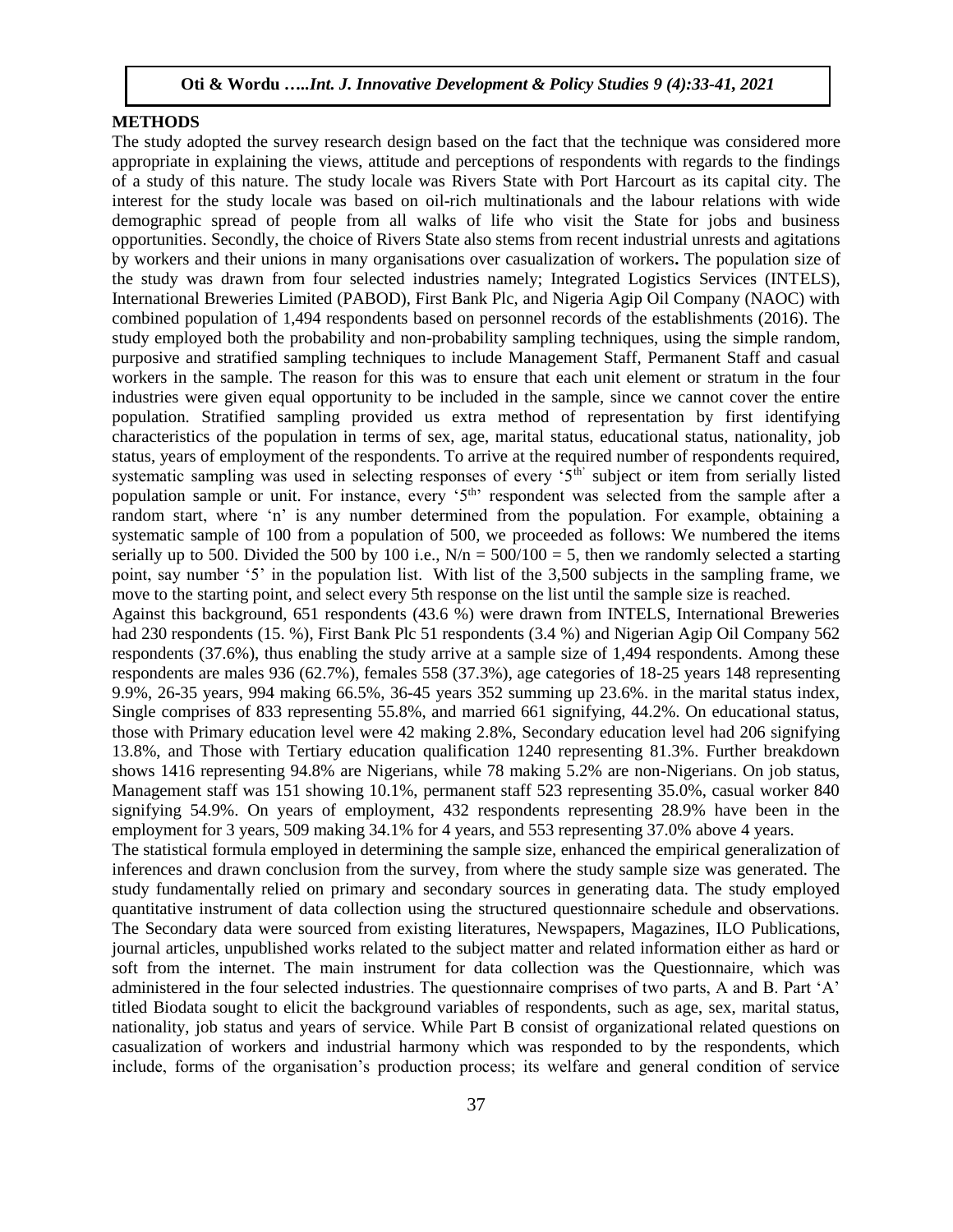problems encountered by the organisation etc. Close-ended questions was used to ensures that data from responses are standard and can be compared from one respondent to another.

All data gotten from the survey with encoded fixed questions were sorted out and subjected to statistical analysis using Statistical Package for the Social Sciences (SPSS) software. The statistical techniques used to analyze the data included descriptive and inferential techniques. The descriptive part were percentages and frequencies. The inferential part was the Chi-square  $(X^2)$  test of association. What informed the use of these methods are the objectives of the study and the nature of data collected. The data collected were qualitative (categorical) data and the tool for qualitative data analysis in the case of association between categorical variables is Chi-square test of association. Also, the percentages and frequencies are tools for summarizing categorical data.

# **RESULTS**

The study examined the association between job status and Lack of membership of the union of casual workers, and how it affects their morale. Several questions which were posed to elicit the needed responses on the subject are presented below.



Figure 1 shows that out of the total number of respondents who responded to this question, 934 (64.3%) agreed that lack of membership of the union of casual workers affects their morale, 422 (28.2%) strongly agreed, while 112 (7.5%) disagreed.

| Table 1: Do you think the union is doing enough to protect the interests of all workers? |                          |           |         |               |                           |  |
|------------------------------------------------------------------------------------------|--------------------------|-----------|---------|---------------|---------------------------|--|
|                                                                                          |                          | Frequency | Percent | Valid Percent | <b>Cumulative Percent</b> |  |
|                                                                                          | <b>Strongly Disagree</b> | 233       | 17.3    | 17.3          | 17.3                      |  |
|                                                                                          | Disagree                 | 1235      | 82.7    | 82.7          | 100.0                     |  |
|                                                                                          | Total                    | 1468.     | 100.0   | 100.0         |                           |  |

Table 1 shows that out of the total number of respondents who responded to this question, 1235 (82.7%) disagreed that the union is doing enough to protect the interests of all workers and 233 (17.3%) strongly disagreed.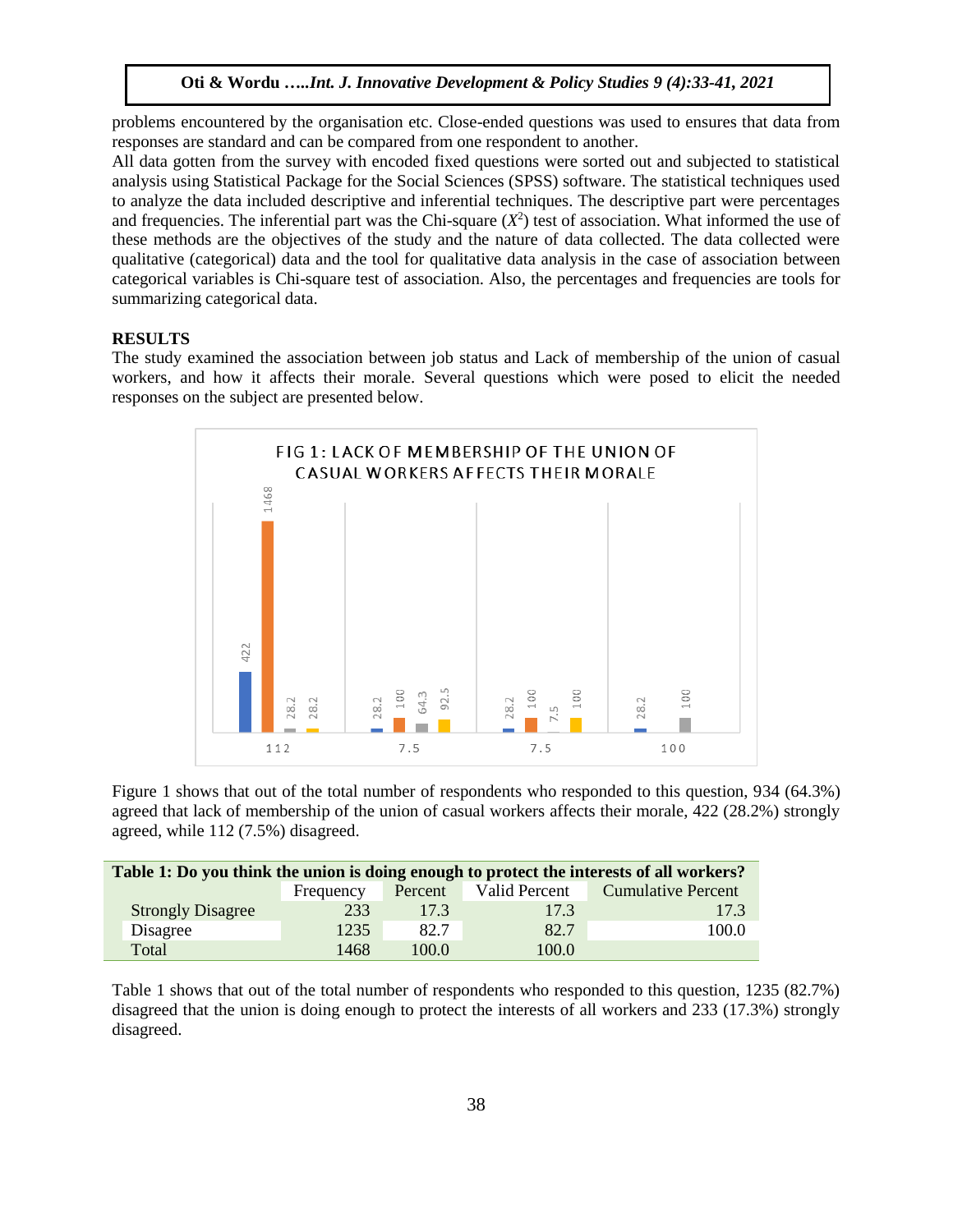**Oti & Wordu …***..Int. J. Innovative Development & Policy Studies 9 (4):33-41, 2021*

| Table 2: Regularization of all workers will reduce union/management disagreement. |                       |           |         |               |                           |  |
|-----------------------------------------------------------------------------------|-----------------------|-----------|---------|---------------|---------------------------|--|
|                                                                                   |                       | Frequency | Percent | Valid Percent | <b>Cumulative Percent</b> |  |
|                                                                                   | <b>Strongly Agree</b> | 114       | 8.0     | 8.0           | 8.0                       |  |
|                                                                                   | Agree                 | 702       | 48.1    | 48.1          | 56.1                      |  |
|                                                                                   | Disagree              | 652       | 43.9    | 43.9          | 100.0                     |  |
|                                                                                   | Total                 | 1468      | 100.0   | 100.0         |                           |  |
|                                                                                   |                       |           |         |               |                           |  |

Table 2 shows that out of the total number of respondents that responded to this question, 652 (43.9%) disagreed that regularization of all workers will reduce union/management disagreement, while 702 (48.1%) and 114 (8.0%) agreed and strongly agreed respectively.

| Table 3: Would you consider leaving your present place of work? |                          |           |         |                      |                           |
|-----------------------------------------------------------------|--------------------------|-----------|---------|----------------------|---------------------------|
|                                                                 |                          | Frequency | Percent | <b>Valid Percent</b> | <b>Cumulative Percent</b> |
|                                                                 | Agree                    | 186       | 12.4    | 12.4                 | 12.4                      |
|                                                                 | <b>Strongly Disagree</b> | 61        | 4.1     | 4.1                  | 16.6                      |
|                                                                 | Disagree                 | 1221      | 83.4    | 83.4                 | 100.0                     |
|                                                                 | Total                    | 1468      | 100.0   | 100.0                |                           |

Table 3 shows that out of the total number of respondents who responded to this question, 1221 (83.4%) disagreed that they would consider leaving their present place of work, 61 (4.1%) strongly disagreed, while 186 (12.4%) agreed.



Figure 2 shows that most of the workers, especially the casual workers, strongly disagree that denial of workplace benefits to casual workers does not affect their relationship with other workers. However, the test below will show if this is significant or not.

## **Test of Hypothesis**

Ho: There is no significant association between job status and lack of membership of the union of casual workers, and how it affects their morale in selected industries in River state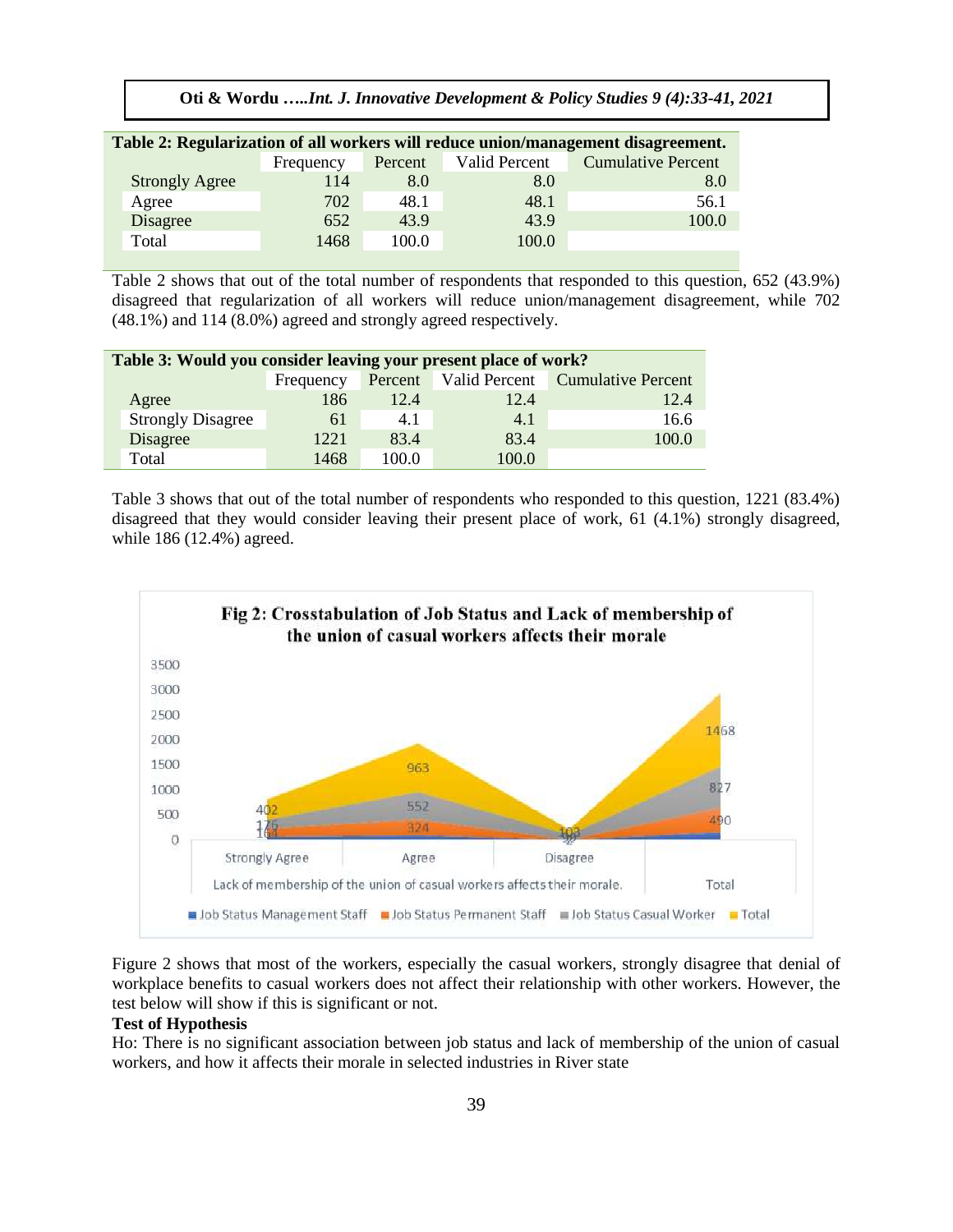HA: There is a significant association between job status and lack of membership of the union of casual workers, and how it affects their morale in selected industries in River state

**Decision Rule**: We will reject the null hypothesis if the p-value is less than the alpha, otherwise, we will not. Alpha (α) = 0.05.

|                    | . .<br>Value | df | Assymp. Sig.<br>$(2 - sided)$ |
|--------------------|--------------|----|-------------------------------|
| Pearson Chi Square | 102.027      |    | 0.000                         |
| N Valid of Cases   | 1468         |    |                               |

#### **Table 2: Chi Square Test for Hypothesis 1**

**Asymptotic significances are displayed. The significance level is .05** Source: Author's Computation Based on SPSS Output.

#### **Decision**

Since the p-value (0.000) is less than the alpha (0.05), we reject the null hypothesis and conclude that there is a significant association between job status and Lack of membership of the union of casual workers, and how it affects their morale. Based on the above result, the study findings reveal that denial of casual workers to join unions affects their feeling of worth and dignity of work. However, with the backdrop of the union unable to protect the interest of workers against abusive employers, and the twin devil of casual workers prohibited from joining unions, they are constantly denied their right to seek for retribution in case of work place abuses, neither are they entitled to be compensated in cases of workplace accidents. However, studies have also shown that this labour strategy is often targeted at unions as Onyeonuru (2003) pointed out, the target of casualization of workers is the labour unions, as it was meant to reduce union influence to the barest minimum or union role as a major player in employment relation. This is why Ogbeifun (2000), contends that casualisation of workers as a strategy by employers to cow workers in accepting any condition of service as may be desired by employers. With massive employment of casual workers and decline of full-time workers, the unions are denied the strength they need to fight against anti-labour practices, often making it difficult for management to anticipate the direction of worker's grievances and reaction.

# **CONCLUSION**

With the study revelation that though casualization of workers has become an integral part of employment relations in industries in Rivers State and tend to reduce cost in running the human side of these enterprises, the feelings of job uncertainty, lack of access to peculiar benefits by the worker and a segment of the workforce, exclusion of the casual workers from the union and by extension the collective bargaining proceeds and categorization of workers into *çore* and *periphery*, have continued to expand the landscape of marginalization, resentment and discord among workers, which portends grave danger to future harmonious industrial relationships.

#### **RECOMMENDATIONS**

The study proposed amendments in the Labour Act, especially the on-criminalizing casualization of workers beyond six months of probation or forced redundancy after three months. This would help serve as industrial sanction to the poor labour practices and encourage the outright propositions of legal sanctions or outright closure of firms that refuses to regularize the jobs of casual workers within 6 months to 1 year on-the-job as a deterrence and a protective measure on the citizens from harmful labour practices.